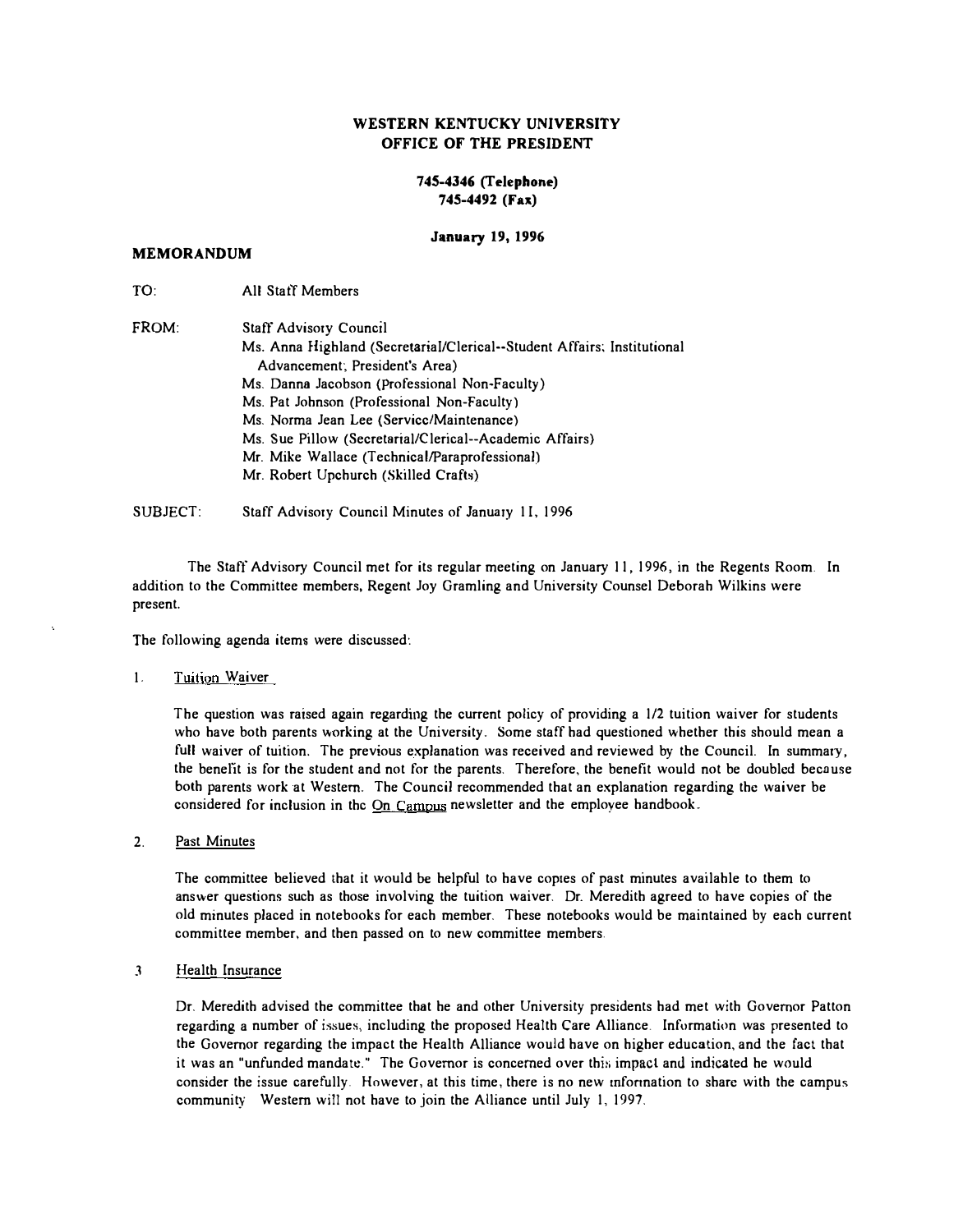### 4. Status of the New Staff/Employee Handbook

The committee questioned the status of a new staff/employee handbook, which Tony Glisson is developing. It was agreed that clear-cut policies and guidelines were needed for staff in all departments. The handbook is still being developed.

### 5. Technical Training by Marriott

A question was raised regarding off-campus technical training being provided to employees. Dr. Meredith indicated that Marriott had been and would be providing training "in house," and that an inquiry would be made regarding the possibility of skilled trades obtaining additional training through the Vocational-Technical School.

### 6. 14th Street Alley

A committee member asked why the 14th Street Alley had not been cleared of snow by Western. Dr. Meredith explamed to the committee that although Western had offered to take over the alley from the city and maintain it, at considerable expense, one of the three adjoining land owners would not consent. At this time, the alley still belongs to the City. However, Dr. Meredith indicated he would talk to Mark Struss about plowing this alley in the future.

#### 7. Status of the Compensation Study and Recommended Salary Increases

Dr. Meredith clarified that the study is being concluded and that it is the intention of the University to make any recommended salary adjustments retroactive to January 1, 1996. The final recommendation has not been received.

#### 8. Pictorial Directory

A question was raised regarding the purpose of the directory and whether this was a good use of University resources. Dr. Meredith explained that money was not the issue in this case, and that, in fact, the Directory had been published using LD. photographs, which minimized expense. Dr. Meredith explained that he became concerned over the fact that some individuals who had been working on campus for many vears did not know each other. In order to maintain and build a "team" or "family" atmosphere, he believes it is important for everyone at Western to know their co-workers. His overall goal is to rebuild the most important concern being the success of Western over ourselves.

### 9. Confusion Over Building Names

A committee memher raised an issue over the confusion regarding the Science and Technology Hall and the Environmental Scicnces and Technology Building. Students and visitors are apparently confused over the location of programmmg due to the similarity between the building names and their close proximity. Dr. Meredith indicated he would share this concern with Academic Affairs and the Dean's Council.

### 10. Next meeting

February 19. 1996, at 9 a.m. in the Regents Room.

### DTW:clk

cc: Dr. Thomas C. Meredith Board of Regents Vice Presidents Assistant Vice Presidents Deans **Directors**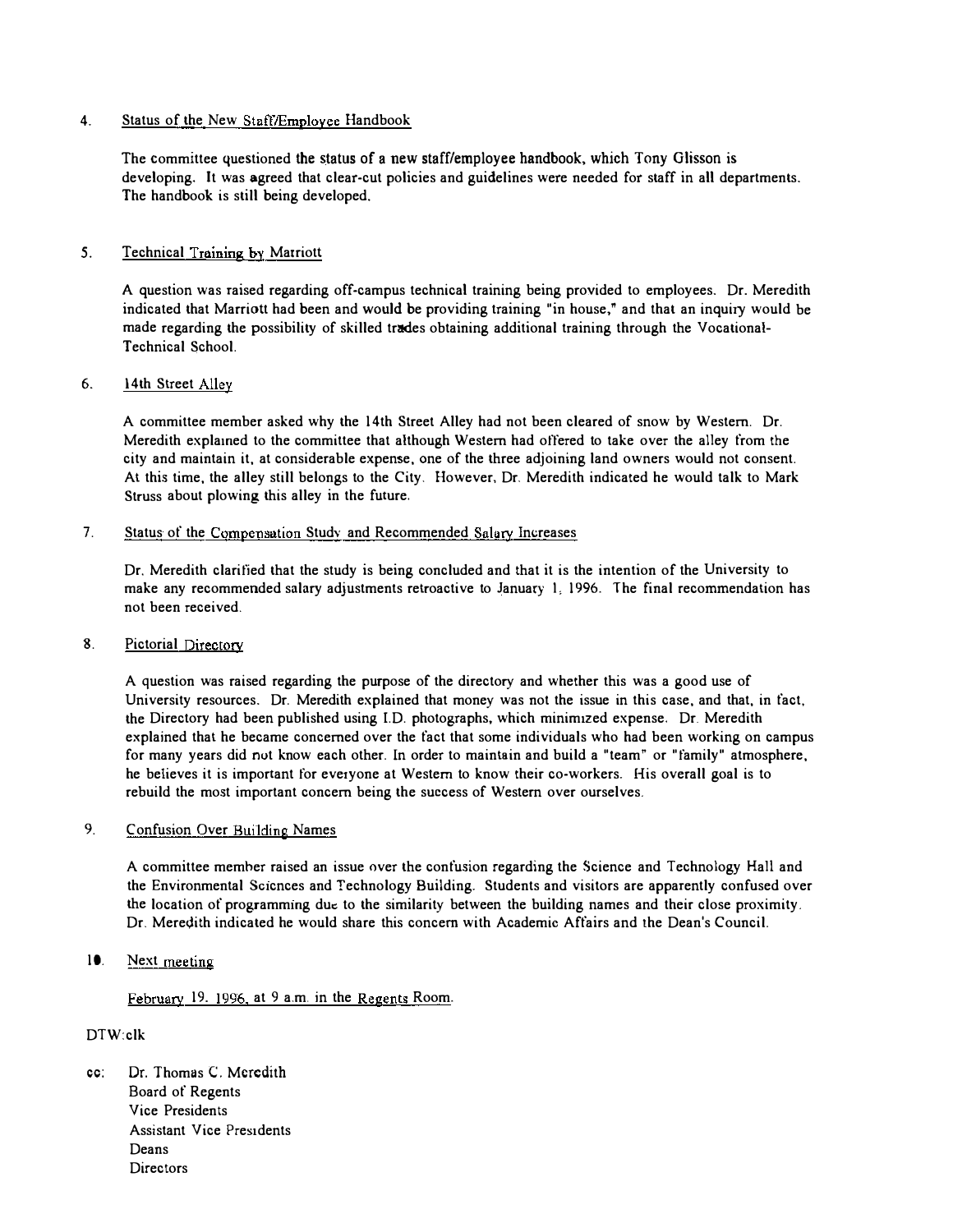# OFFICE OF THE PRESIDENT

745-4346 (Telephone) 745-4492 (Fax)

March 11, 1996

### MEMORANDUM

 $\epsilon^-$  ,

TO: All Staff Members

FROM: Staff Advisory Council

- Ms. Anna Highland (Secretarial/Clerical--Student Affairs; Institutional Advancement; President's Area)
- Ms. Danna Jacobson (Professional Non-Faculty)
- Ms. Pat Johnson (Professional Non-Faculty)
- Ms. Norma Jean Lee (Service/Maintenance)
- Ms. Sue Pillow (Secretarial/Clerical--Academic Affairs)
- Mr. Mike Wallace (Tecbnical/Paraprofessional)
- Mr. Robert Upchurch (Skilled Crafts)
- SUBJECT: Meeting of February 19. 1996

The Staff Advisory Council met with Dr. Meredith on February 19. 1996, in the Regents Room. In addition to the committee members, the following persons were present. Joy Gramling, Tony Glisson, and Deborah Wilkins.

The following agenda items were discussed:

1. Emergencv lights in stairwells

In response to a question by Ms. Jacobson on this item, Dr. Meredith will investigate the availability of emergency generators for emergency lighting. Also, Ms. Wilkins will identify the building coordinators for each building on campus and circulate that information.

Two other items: Dr. Meredith reported that the tornado alarm system will be in place on March 13, 1996, and Mike Wallace reported that emergency phones are now in place on all floors of the parking structure.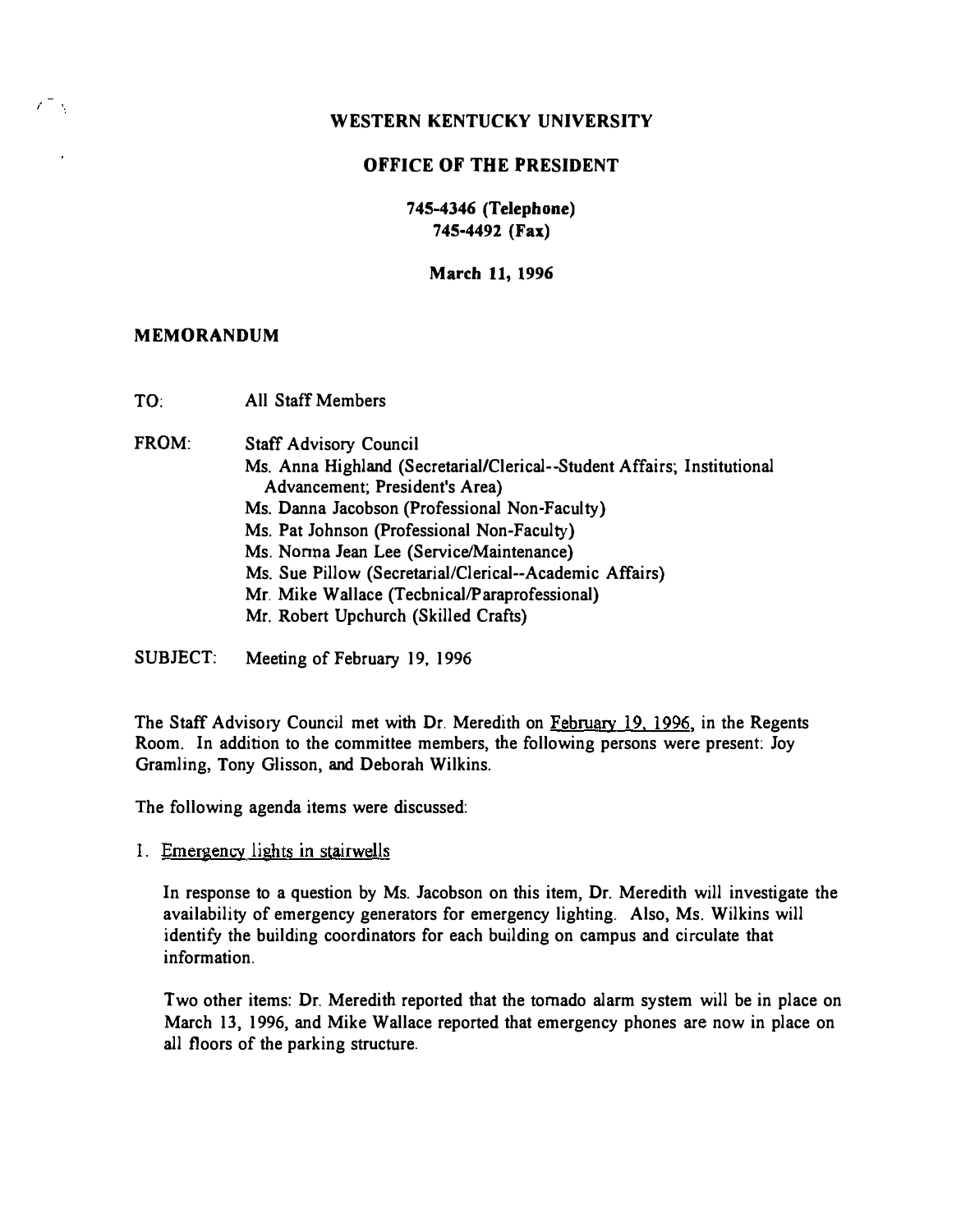Page 2 March 11. 1996

# 2. Mimosa Lot

Ms. Jacobson raised questions ahout the condition of the Mimosa Lot. Mike Wallace believes that this lot is on schedule to receive more gravel. Although the lot needs to be paved, the long�term plans for this lot may call for it to be reconfigured or moved. Dr. Meredith agreed to investigate the possibility of placing a crosswalk in this area for those parking in the lot and crossing Normal Drive.

### 3. Status of Corroon Study

Dr. Meredith announced that there were some late developments in this study which necessitated the cancellation of the Regent's meeting scheduled for Monday, February 26. Additional time is needed to make some refinements to the consultant's report. The importance of this study and recommendation requires that the information be exceptionally accurate for the Board. This is requiring additional time.

Dr. Meredith indicated that approximately 300 of the 850 employee positions in the study will receive some sort of adjustment in salary as a result of the study. The bad news is that there were 300 employees who need an adjustment in order to be comparable to market; the good news is that over 500 employees are within the market.

The implementation of the study will span several years, but all adjustments in the first year will be retroactive to January 1, 1996. Also, Dr. Meredith and Mr. Glisson emphasized again that there will be no pay cuts as a result of this study! This information has been published in the newsletter, and employees who still have questions are urged to review those newsletters.

Dr. Meredith emphasized the positive nature of this study and the fact that this is the first such study at this university. The next Board of Regent's meeting is scheduled for May 1, 1996, but if the report is ready before that date, another special meeting of the Regents may be scheduled.

# 4. Staff evaluation forms/personal development

Ms. Pillow suggested that the evaluation forms be modified to provide for recognition of employees who attend professional development or self-improvement seminars related to their job responsibilities. Mr. Glisson agreed that such seminars should be considered in the evaluation process but hesitated to modify the format of the evaluation form to include this. Other committee members also suggested that it would be appropriate for the employee to note this attendance in their goals and objectives.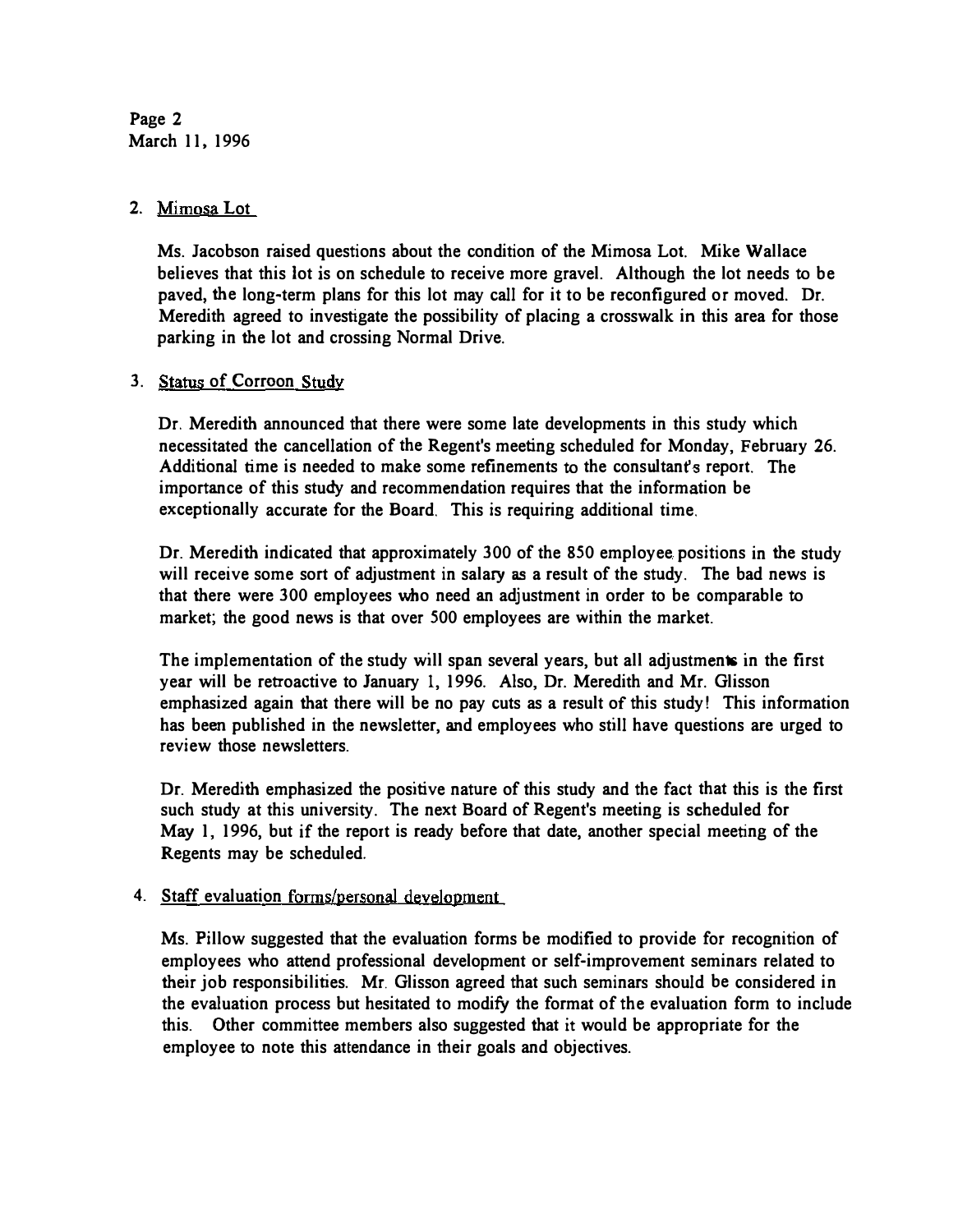Page 3 March II, 1996

# 5. Print Shop

Ms. Highland expressed a concern over the mechanical problems with the copy center equipment. Dr. Meredith advised the committee that there has been some discussion of "outsourcing" this service. Ms. Wilkins will talk with the appropriate persons to determine the nature of the problems in the copy center. and the feasibility of outsourcing this service.

# 6. Orientation for new employees

Ms. Highland said that concern was expressed over a lack of information provided to an employee who recently transferred from the auxiliary services to the University. All employees, whether they are employed under a grant, auxiliary. or university, receive the same orientation upon being hired. However, it was agreed that the orientation process could he improved. Tony has been investigating ways to improve this process.

# 7. Collecting old phone books

Ms. Highland made a suggestion that these books be recycled. Mr. Upchurch indicated his belief that this type of paper could not be recycled. There was a committee appointed to investigate recycling as a whole, and Dr. Meredith agreed to revive that committee and present this issue to them for consideration.

# 8. Parking

Ms. Highland stated that parking continues to be a problem in the Tate Page Hall area. It is estimated that two-thirds of the lot is reserved parking. In response to a question regarding a new parking garage, Dr. Meredith stated that it now costs approximately \$9,000.00 per space to construct a parking structure, and our present structure would cost \$9 million to build today.

A question was also raised regarding the loss of parking spaces on Big Red Way, behind WAB. Mike Wallace stated that these spaces were lost and the curb painted yellow in order to improve visibility of the crosswalk. There have been two injury accidents and two near misses in this crosswalk area.

# 9. Work hours for inclement weather

Ms. Highland made a suggestion that the opening of the University in inclement weather be delayed one-two hours, like the schools and other small businesses. Dr. Meredith indicated that this might cause a problem with scheduled classes but agreed to forward this to the Inclement Weather Committee for consideration.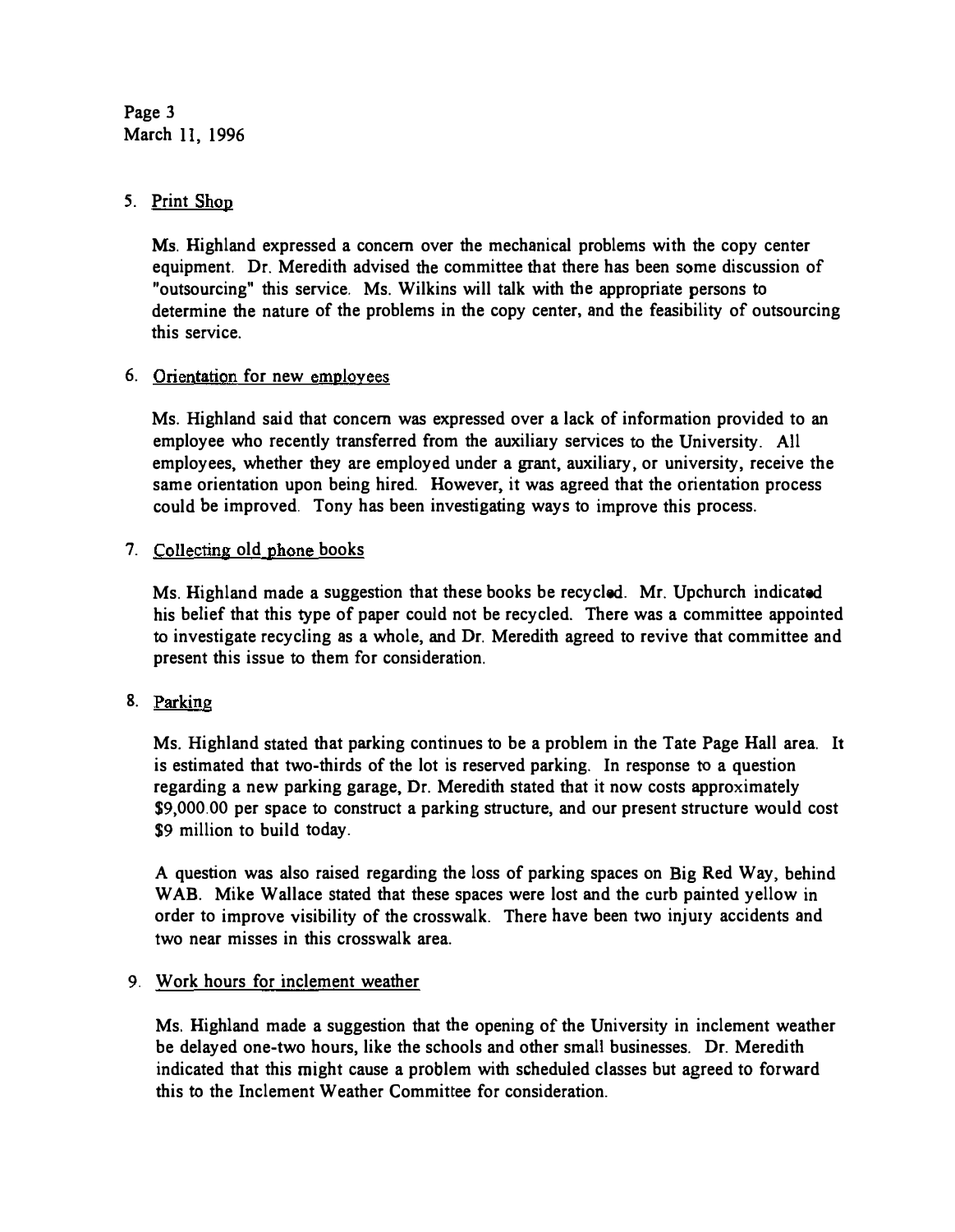### OFFICE OF THE PRESIDENT

### 745-4346 (Telephone) 745-4492 (Fax)

April 17, 1996

### MEMORANDUM

TO: FROM: All Staff Members Staff Advisory Council Ms. Anna Highland (Secretarial/Clerical--Student Affairs; Institutional Advancement; President's Area) Ms. Danna Jacobson (Professional Non-Faculty) Ms. Pat Johnson (Professional Non-Faculty) Ms. Norma Jean Lee (Service/Maintenance) Ms. Sue Pillow (Secretarial/Clerical--Academic Affairs) Mr. Mike Wallace (Technical/Paraprofessional) Mr. Robert Upchurch (Skilled Crafts)

SUBJECT: Staff Advisory Council Minutes of April 4, 1996

The Staff Advisory Council met with President Meredith, Staff Regent Joy Gramling, and Director of Human Resources Tony Glisson to discuss the following items.

- I. Staff Advisory Council Election. Mr. Glisson reported that four positions were up for re· election. They are Pat Johnson, Anna Highland, Robert Upchurch, and Mike Wallace. The election schedule was approved. Nomination forms will be distributed according to schedule.
- 2. Promoting from Within. Mr. Glisson is proposing a policy dealing with promoting from within which was shared with the Staff Advisory Council.
- 3. Maintenance Fanus. It was noted that the forms for reporting maintenance items for Facilities Management have been changed without notifying the campus. There is some confusion which needs to be cleared up by Facilities Management.
- 4. Diddle Donn Lot. A question was raised regarding the future plans of this lot. President Meredith outlined what the lot will look like and related that the function will be a gathering place for individuals on campus to meet and have lunch together, as well as be entertained in that particular setting. Private funds have been raised to pay for the development of the lot. Plans are in place to have the lot completed by the time the 1996-97 academic year begins. A groundbreaking will occur on the new Diddle Park on April 26 at  $1:30$  p.m.
- 5. Snow Clearance. A concern was raised over the lack of snow clearance on top of the Hill during spring break. It was explained that all available hands were working hard to clear the Diddle Lot area for the Sweet 16 tournament.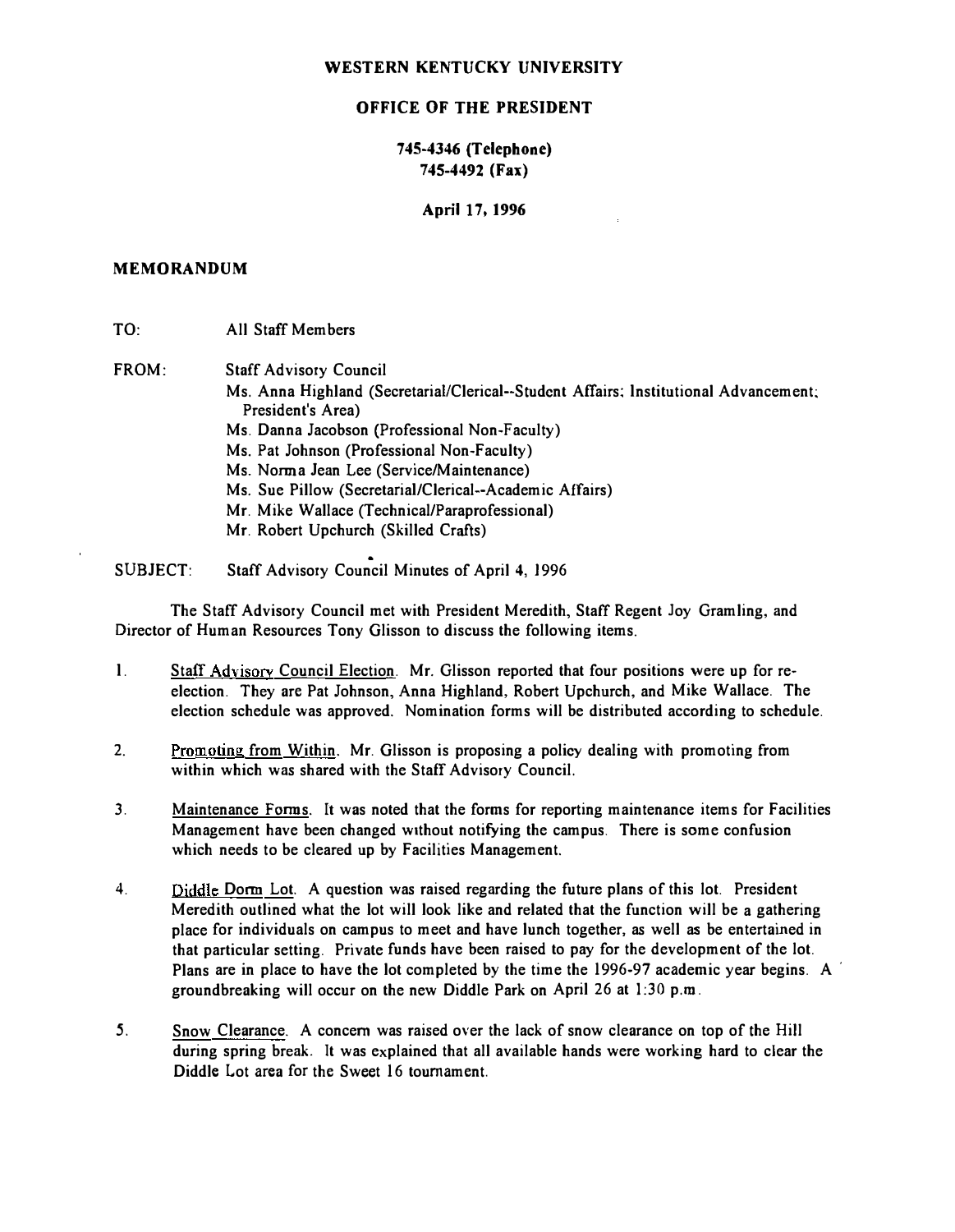- 6. Tornado Warning System. Concern was expressed over not being able to hear the tomado warning system in a few buildings on campus. After checking into the matter, it was explained that the system only operated at 20 percent capacity on the first test. The next test is scheduled to be at 100 percent capacity.
- 7. Staff Regent Election. The Staff Advisory Council agreed that a clearer definition needs to be made well in advance of the next staff regent election concerning who is eligible to vote.
- 8. University Sign. President Meredith explained that the sign at 31-W By Pass and University Boulevard is being built with donations from Lee Masonry, Scotty's Contracting, and the State Vocational School. It will be an entrance sign for Western which says "Western Kentucky University. Founded 1906."
- 9. Corroon Study. The results of the Corroon Study will be presented at the May 1 meeting of the Board of Regents. Information regarding this study has been distributed by Mr. Glisson in another newsletter.
- 10. Parking Stickers. It was reported that there wiIl be no increase in parking stickers for 1996- 97.
- II. Computer Loans. Concern was expressed over the fact that the amount available for loans for computer purchases has temporarily run out, and there is a waiting list. It was explained that a number of people took out these loans at the same time, and the loans will be paid off in the very near future. This should make money available.
- 12. Next Meeting. The next meeting of the Staff Advisory Council will be on May 16, 1996, at 9 a.m. in the Board of Regents Room.

### TCM:clk

cc: Dr. Thomas C. Meredith Board of Regents Vice Presidents Assistant Vice Presidents Deans **Directors** Department Heads

### NOTE,

These minutes and all future minutes of the Staff Advisory Council meetings will be stored in "Western OnLine." Please access "Western OnLine" to review. Future copies of minutes will be mailed to staff memhers in Facilities Management only,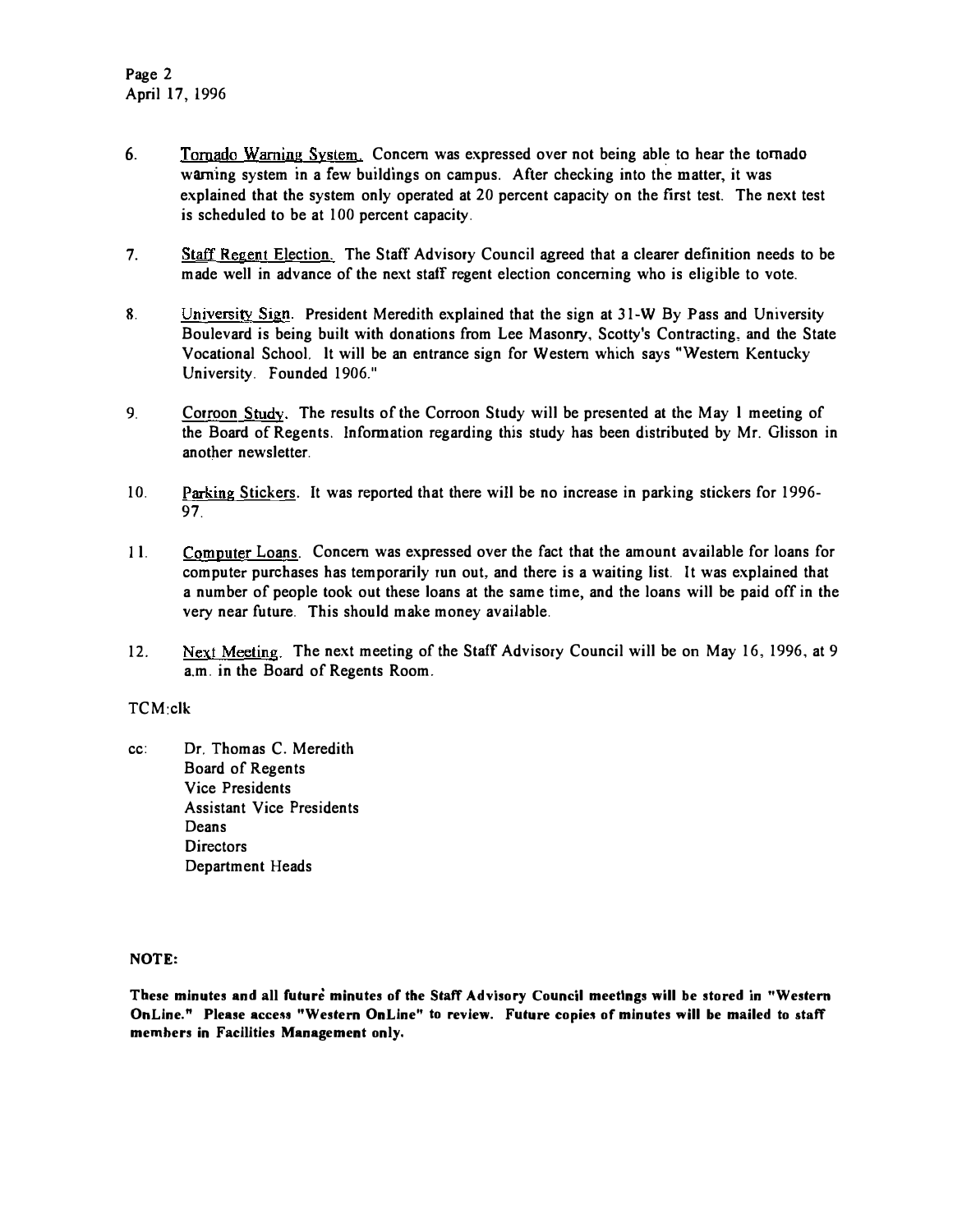## OFFICE OF THE PRESIDENT

### 745-4493 (Telephone)

745-4492 (Fax)

May 30, 1996

### **MEMORANDUM**

TO: All Staff Members

FROM: Staff Advisory Council

- Ms. Anna Highland (Secretariai/Clerical--Student Affairs, Institutional Advancement, President's Area)
- Ms. Danna Jacobson (Professional Non-Faculty
- Ms. Pat Johnson ((Professional Non-Faculty)
- Ms. Norma Jean Lee (Service/Maintenance)
- Ms. Sue Pillow (Secretarial/Clerical--Academic Affairs)
- Mr. Robert Upchurch (Skilled Crafts)
- Mr. Mike Wallace (Technical/Paraprofessional)

SUBJECT: May 28, 1996 Staff Advisory Council Meeting

The Staff Advisory Council met with President Meredith in the Regents Room on May 28, 1996.

A question was raised concerning the possibility of asking the telephone company to treat surrounding counties as a local call. Dr. Meredith will ask Dr. Charles Anderson to investigate this possibility. In addition, a question was raised regarding the problems we are experiencing by students, faculty, and staff accidently dialing 91 I on our phone service. This will also be explored.

The Corroon Study was discussed in detail. The Staff Advisory Council recommended that President Meredith inform staff about the next phase of the study. Dr. Meredith told the Staff Advisory Council that the immediate goal of phase two of the Corroon Study will be to bring the average salary of staff members in each group to the median salary of each group as outlined in the Corroon Study. At the current time, the average salary of Western employees in all of the groups combined is over 90 percent of the median. It was stated that Mr. Glisson would continue to send out information to all staff members through his compensation newsletter.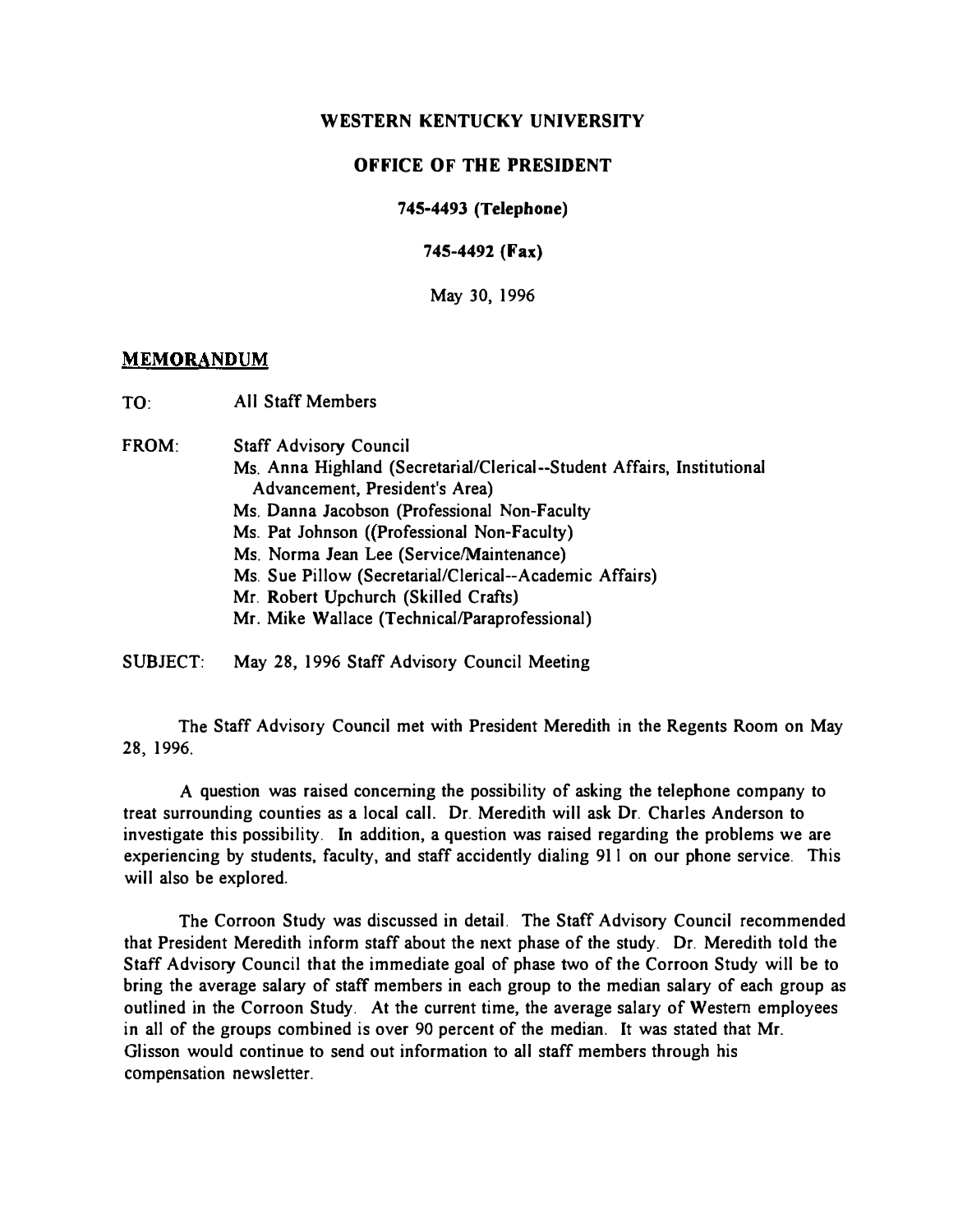Page 2 May 30, 1996

A request was made that lights be provided on the Smith Stadium track for people to walk at night during the times when the Preston Center is closed. This will be investigated.

President Meredith raised a question regarding the lack of nominations for Staff Advisory Council positions up for election. He asked the Staff Advisory Council to reflect on whether this means there is a lack of interest or general satisfaction with the Staff Advisory Council.

The next meeting of the Staff Advisory Council will be held on July 9, 1996, in the Regents Room.

TCM:lf

cc: Board of Regents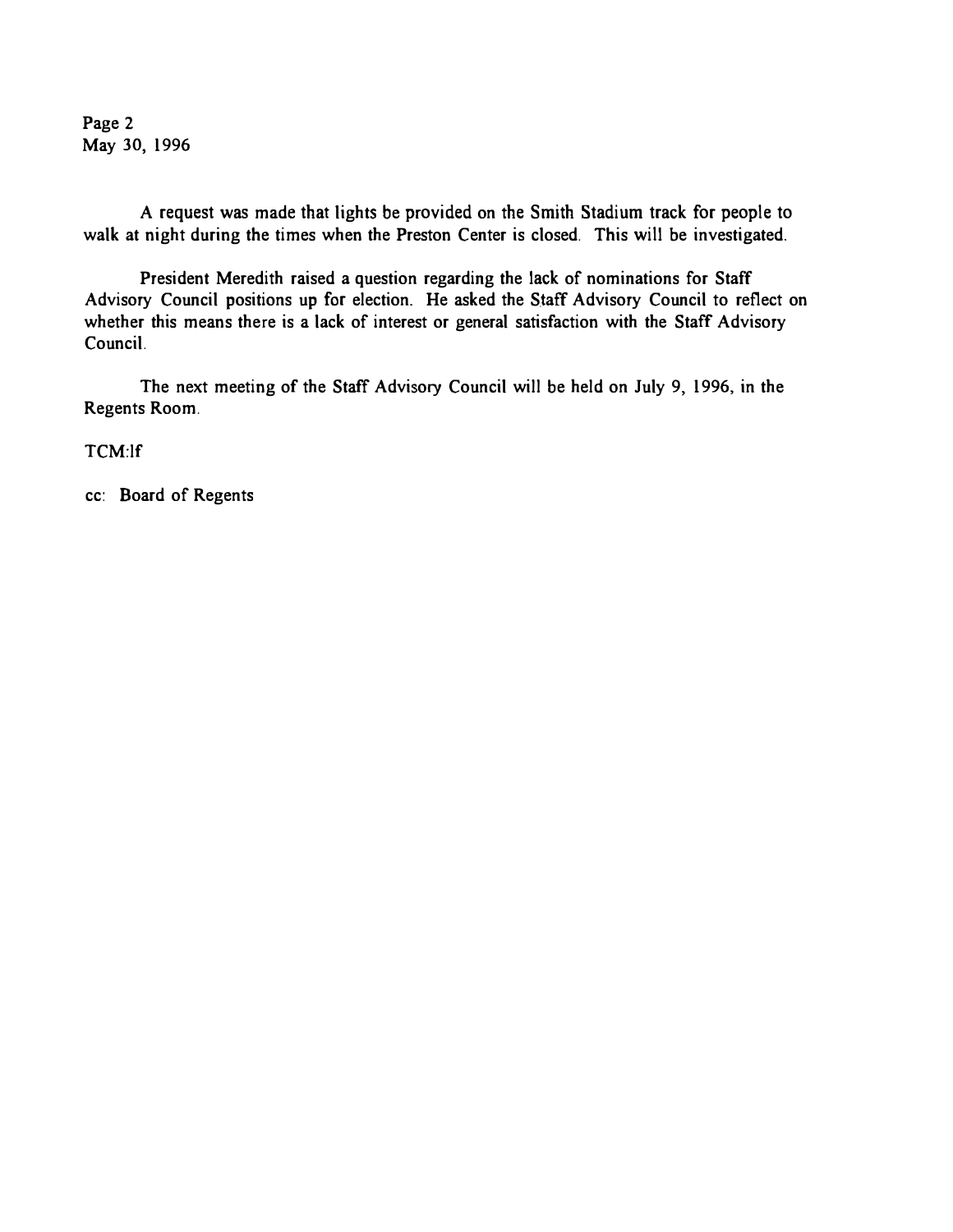# OFFICE OF THE PRESIDENT

# 745-4346 (Telephone) 745-4492 (Fax)

July 9, 1996

k,

### MEMORANDUM

- TO: WKU Staff
- FROM: Staff Advisory Council
	- Ms. Nancy Bunton (Secretarial/Clerical--Student Affairs)
	- Ms. Linda Cantrell (Secretarial/Clerical--Finance and Administration)
	- Ms. Dana Jacobson (Professional Non-Faculty)
	- Mr. Richard Kirby (Technical/Paraprofessional)
	- Ms. Norma Jean Lee (Service/Maintenance)
	- Ms. Sue Pillow (Secretarial/Clerical--Academic Affairs)
	- Ms. Jennifer Roberts (Secretarial/Clerical--Institutional Advancement, President's Office
	- Mr. Robert Upchurch (Skilled Crafts)

The Staff Advisory Council met with President Meredith, Staff Regent Joy Gramling, University Counsel Deborah Wilkins, and Director of Human Resources Tony Glisson on July 9, 1996, for its regular meeting.

- I. Sue Pillow was selected as the new Chair of the Staff Advisory Council.
- 2. The Staff Advisory Council discussed the elections for its membership at some length. Several options were discussed for restructuring the Staff Advisory Council. Mr. Glisson received everyone's ideas and will use them to formulate a proposal at the next meeting of the Council.
- 3. The Staff Advisory Council minutes were discussed. There was general agreement that the minutes are very helpful and well read across campus. It was also agreed that the minutes will continue to be distributed in paper form to all staff members at this time. At a later date, those with accessibility to computers on their desks will receive the minutes via e-mail while paper copies will be distributed to all others.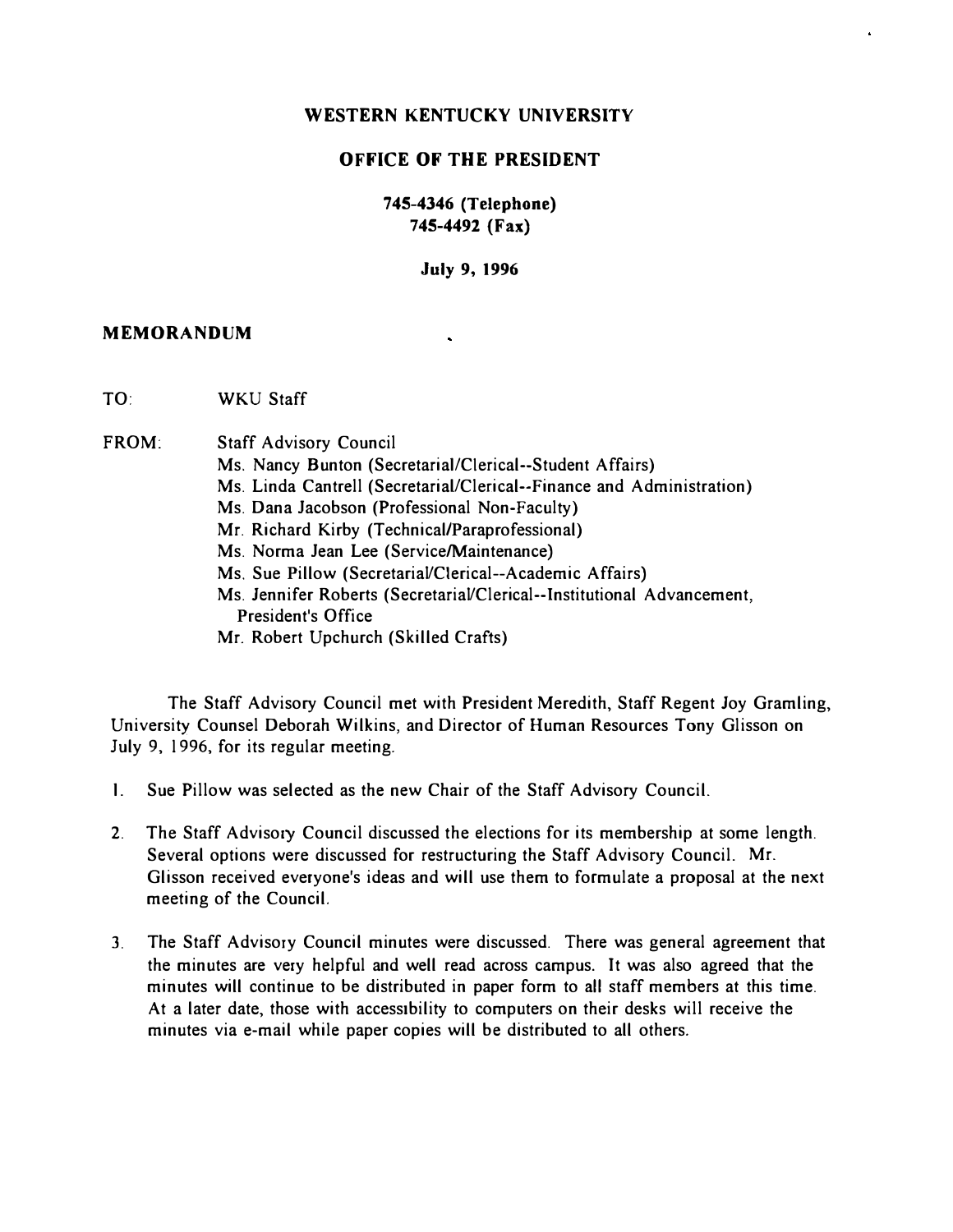# Page 2 July 10, 1996

 $\hat{\mathbf{r}}$ 

- 4. The question was raised again about Western's relationship to the State Health Insurance Alliance. President Meredith confirmed that Western will continue to operate independently until further notice. There is no relationship with the State Health Insurance Alliance. Western was successful in its request that Western's status be one of having the option of joining the alliance if Western chooses to do so. There are no plans to do so at the current time.
- 5. Staff development plans will be revived. The departure of the Director of Continuing Education had put these plans on hold.
- 6. A question was raised regarding having more access to computer trainmg for Western employees without incurring full cost of the Continuing Education courses. The University will explore additional possibilities for course offerings for staff.
- 7. It was reported that training is now under way in Facilities Management. This had been discussed previously in Council meetings. Marriott had stated early on that it would begin providing professional training at a later date and that is now under way.
- 8. The next meeting of the Council will be on August 27, 1996, at 9 a.m. in the Regents Room of Wetherby Administration Building.

# TCM:clk

cc: Dr. Thomas C. Meredith Board of Regents Vice Presidents Assistant Vice Presidents Deans **Directors** Department Heads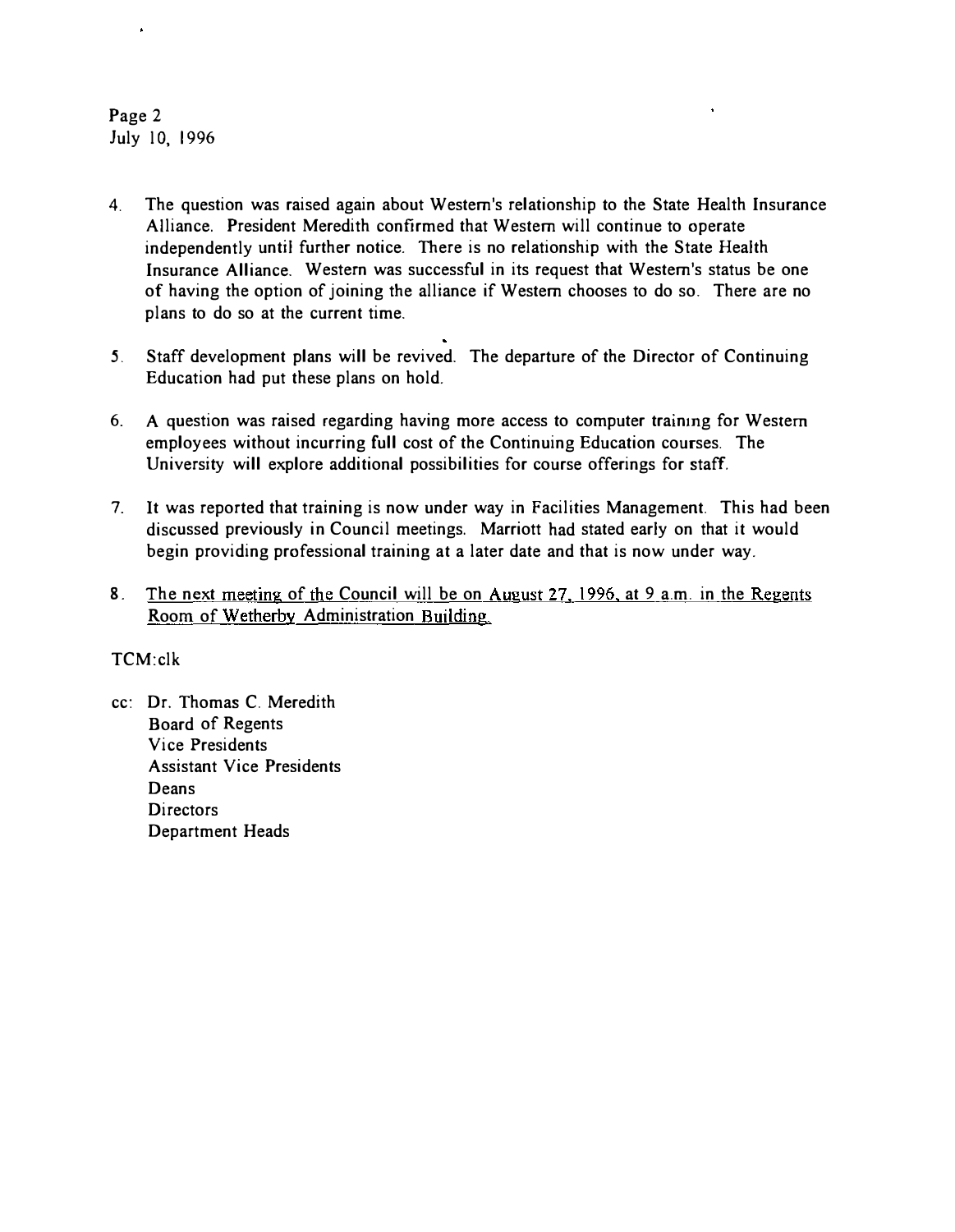# OFFICE OF THE PRESIDENT

745-4346 (Telephone) 745-4492 (Fax)

September 9, 1996

### MEMORANDUM

TO: WKU Staff

FROM: Staff Advisory Council Ms. Nancy Bunton (Secretarial/Clerical--Student Affairs) Ms. Linda Cantrell (Secretarial/Clerical--Finance and Administration) Ms. Danna Jacobson (Professional Non-Faculty) Mr. Richard Kirby (Technical/Paraprofessional) Ms. Norma Jean Lee (Service/Maintenance) Ms. Sue Pillow (Secretarial/Clerical--Academic Affairs) Ms. Jennifer Roberts (SecretariaI/Clerical--lnstitutional Advancement, President's Office Mr. Robert Upchurch (Skilled Crafts)

The Staff Advisory Council met with President Meredith, Staff Regent Joy Gramlmg, University Counsel Deborah Wilkins, and Director of Human Resources Tony Glisson on August 30, 1996, for its regular meeting.

I. Staff Advisory Council Staffing Options. (copy enclosed) Mr. Glisson recommended option  $#I$ , the Unit Representation Approach. Ms. Pillow stated that she did not believe that Athletics and Extended Campus representatives were necessary in that she communicates with these employees. Richard Kirby said option #2 might be best as a whole and expressed his agreement that the athletics representative is not necessary. Joy Gramling said that option  $#I$  runs the risk of not getting a secretarial/clerical worker as representative, and option #2 would not have this same problem. Linda Cantrell said she rarely hears from someone simply because they are in the "secretarial/clerical" job group, and that job position is not as important as the area where they are employed. She likes #3.

The committee agreed to put the options in the minutes and distribute to staff for feedback.

2. Pay Above Band Maximum. Mr. Glisson advised the group that there would be no lump sum bonuses this year because the process is just starting. It appears there will be only 12-15 employees in this category. Also, the current pay schedule is not "set in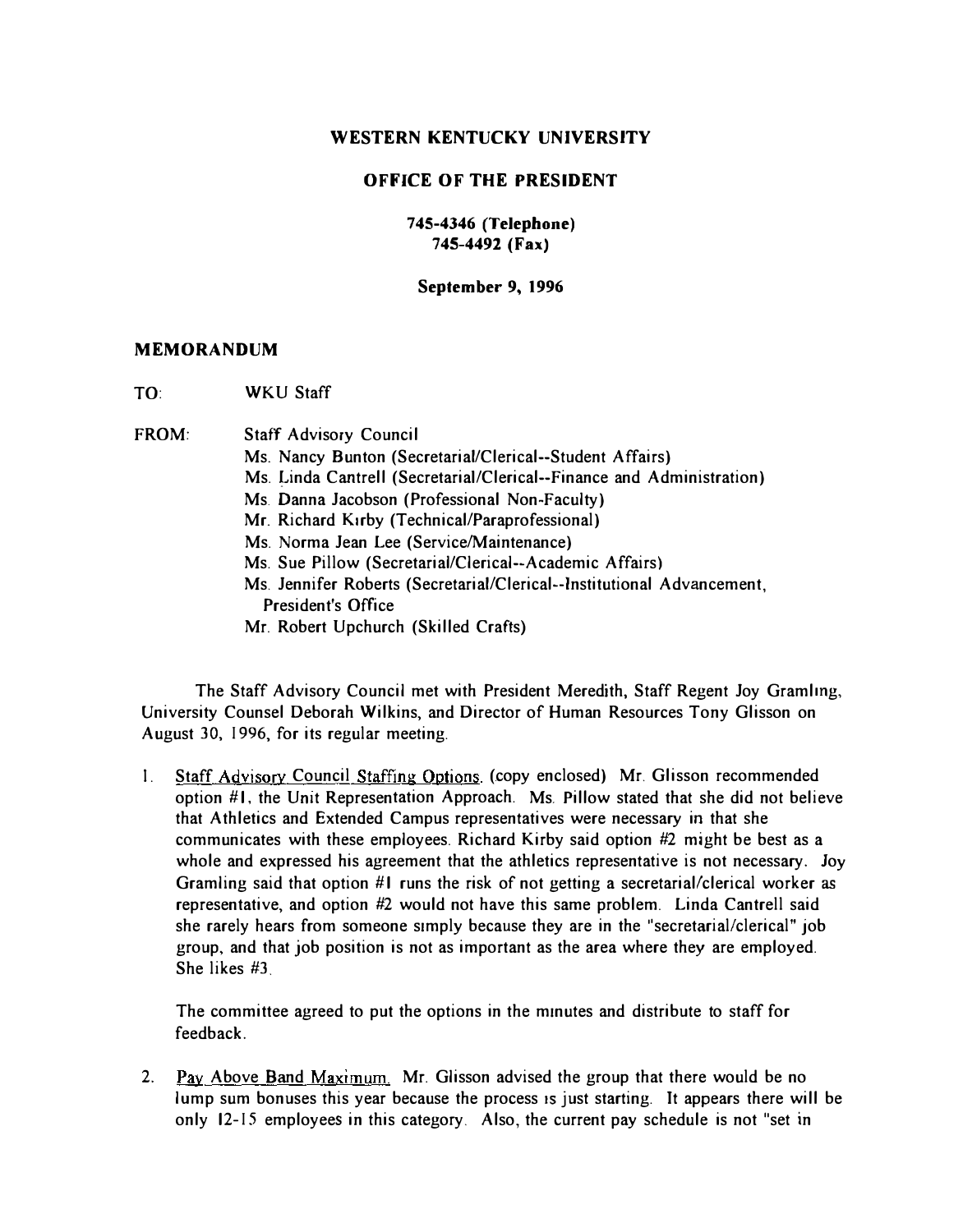Page 2 September 9, 1996

> stone." The pay bands should be adjusted depending on economic factors: --Growth in job market in terms of wages, for example. --Probably will not change every year.

In year two, in theory, the maximum pay will grow. Human Resources will probably make recommendations as we get to the close of budget year.

If you have experience, the department will have flexibility to hire above mimmum pay based on that experience.

Mr. Glisson is urging unit heads to consider any equity problems in their department/ office before they hire a new employee at a salaty over entty pay. If special circumstances warrant something different or an adjustment. Mr. Glisson Will consider and listen to this. Also, the University typically does not offer to pay more to keep someone from leaving for another job. The issue is that an employer will pay an employee for the "value" of the job. To compare, consider that you would not pay \$30,000 for a \$20,000 car. Certain jobs simply have a finite value and worth.

Consideration for experience is for new hires. Transfer experience is considered but depends on pay band.

Robert Upchurch asked why the payment is made in a lump sum, and wondered why the University could not have it added to the employee's check each pay period? Tony indicated that this would be a wage and hour law problem, and that we must carefully account for all payments in a pay period. The "bonus" does not fit with wages and salary and needs to be treated differently. All pay during a pay period must relate to hours worked\_

Richard Kirby said he couldn't see what the complaint is on the payment. He stated that "there are worse things than being at the top end of the scale; would these folks switch with someone at the bottom?"

There will be no adverse impact on retirement either. The bonus is included. There is a loss from the loss of compounding.

3. Written Bereavement Policy. This policy is not specifically addressed in our personnel policy. Richard Kirby suggested that the policy might need to be rewritten and that an employee should be able to use sick leave for this. Mr. Glisson said, to his knowledge, there is not a problem with supervisors allowing employees to use sick leave as "emergency." Ms. Pillow asked if we could expand it to five days. Mr. Glisson said supervisor should be flexible to give time as needed. Human Resources IS focusing on all policies this year. Focus groups will look at all policies starting September 12, and Mr. Glisson would prefer not to piecemeal the review.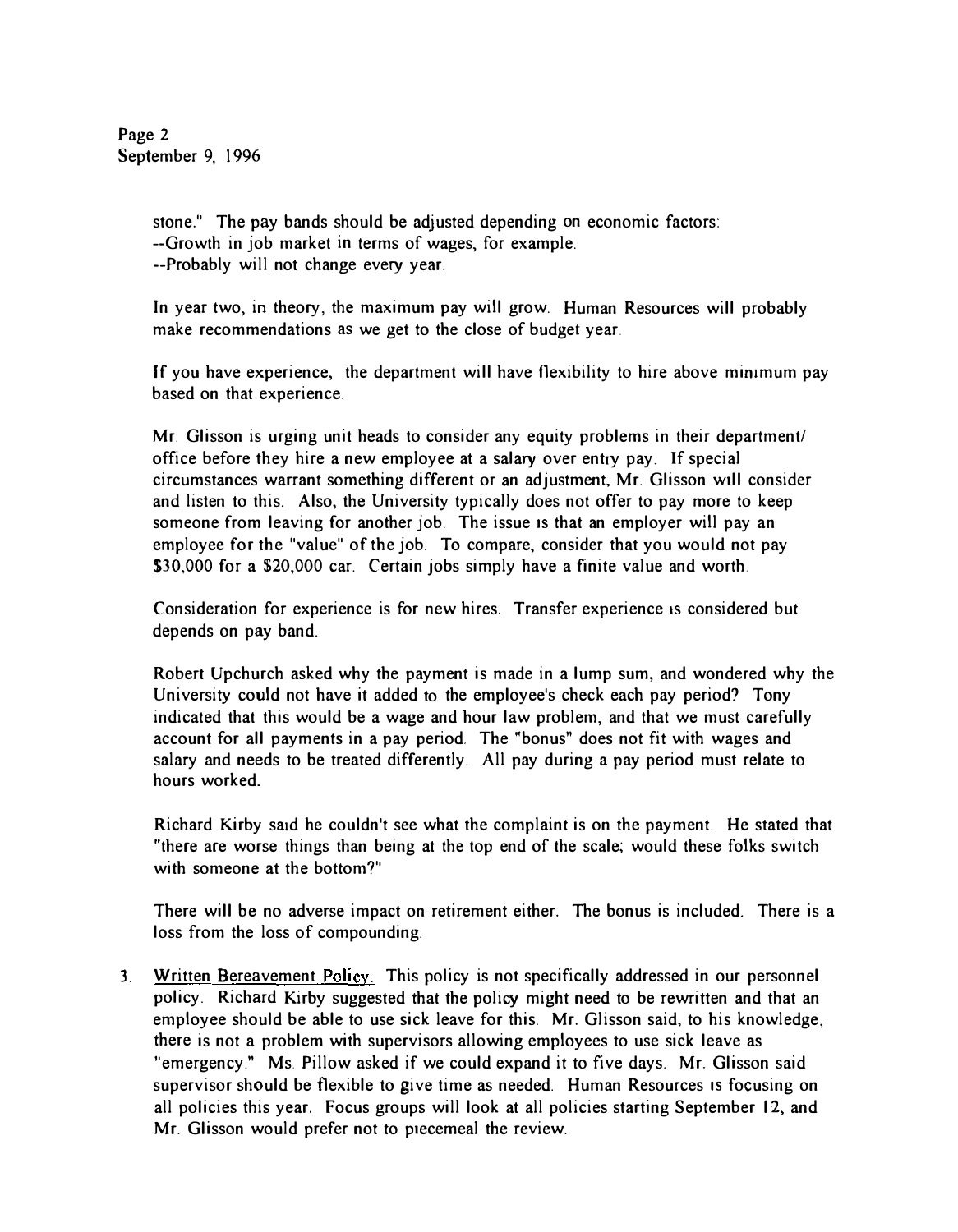Page 3 September 9, 1996

- 4/5. Parking. Sue Pillow brought the concerns of those working in Thompson Complex to this committee. Dr. Meredith suggested that this concern should be addressed to the University's Parking and Traffic Committee.
- 6. Recycling. Dr. Meredith will refer to Marriott. We are exploring the option of privatizing garbage collection. We may consider rolling this into the Marriott agreement, if possible. Building coordinators should encourage each department to at least collect cans.
- 7. Flex time. Employees have this option if the offices are covered and supervisors agree. We may write a policy later, but there is nothing to prevent it now.
- 8. Teamwork. Training sessions on planned on this topic. We need to reinforce that an office always needs to be covered. A brochure will be distributed on Monday for two development seminars. Dr. Meredith has indicated that we will satisfy the demand for those who want to attend.
- 9. Recognition of All Facilities Management Staff. Dr. Meredith agreed that these employees make an important contribution and that the University will be more aware of this in the future.
- 10. Notification of Not Getting Job. Human Resources is responsible for this task, and several options to get notification out to unsuccessful applicants faster are being examined. Those making the hiring decision, however, are not prohibited from telling applicants of the final decision.

### DTW:c1k

cc: Dr. Thomas C Meredith Board of Regents Vice Presidents Assistant Vice Presidents **Deans** Directors Department Heads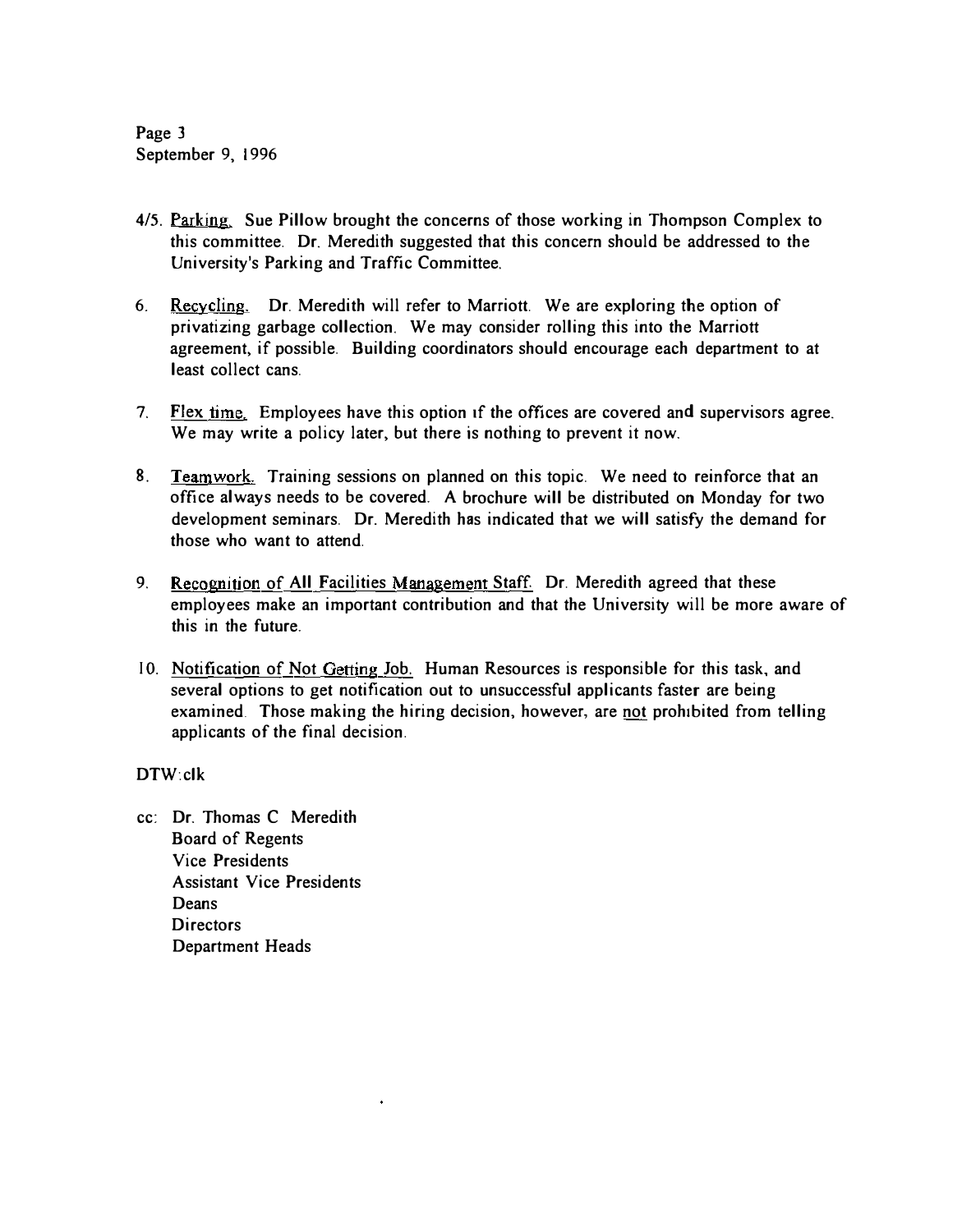# Staff Advisory Council Representation Options

| 1. Unit Representation Approach       |  |
|---------------------------------------|--|
| At-large representatives              |  |
| Library representative                |  |
| Grant unit representative             |  |
| Facilities Management representatives |  |
| Auxiliary unit representative         |  |
| Extended campus representative        |  |
| Athletics representative              |  |

Draws together individuals based on units or areas of work. This model assumes that issues and decisions affect units differently because of their function.

| 2. Job Category Representation Approach       |    |
|-----------------------------------------------|----|
| Professional-Service/Support representatives  |    |
| Secretarial/clerical representatives          | ્વ |
| Technical/Skilled/Maintenance representatives |    |
| At-large representative                       |    |

Draws together individuals based on the general nature of work. This model assumes that issues and decisions typically affect broad categories of employees to a greater extent than the effect on units or university divisions.

| 3. Division Representation Approach                |   |
|----------------------------------------------------|---|
| Academic Affairs representatives                   |   |
| Finance and Administration representatives         | 3 |
| Student Affairs representatives                    | ר |
| Information Technology representative              |   |
| Institutional Advancement/President representative |   |

Draws together individuals based on the university organizational chart. This model assumes that differences across campus are generally a function of organizational division as opposed to job categories, pay levels, funding source, or unit functions.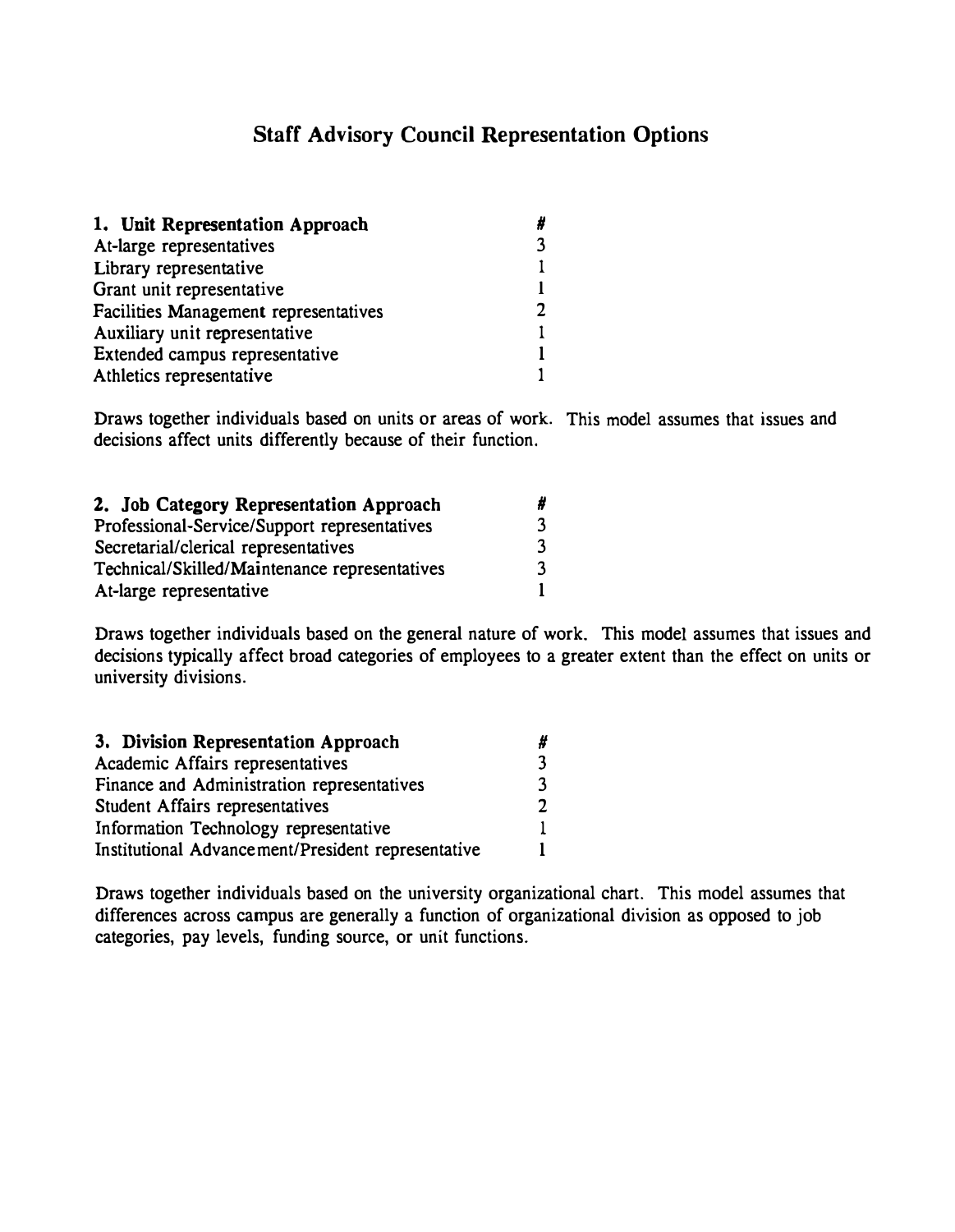### OFFICE OF THE PRESIDENT

#### Novemher 27, 1996

### MEMORANDUM

#### TO: WKU Staff

#### FROM: Staff Advisory Council

Ms. Nancy Bunton (Secretarial/Clerical--Student Affairs)

Ms. Linda Cantrell (Secretarial/Clerical--Finance and Administration)

Ms. Danna Jacobson (Professional Non-Faculty)

Mr. Richard Kirby (Technical/Paraprofessional)

Ms. Sue Pillow (Secretarial/Clerical--Aeademic Affairs)

- Ms. Jennifer Roberts (Secretarial/Clerical--Institutional Advancement,
	- President's Office
- Mr. Robert Upchurch (Skilled Crafts)

The Staff Advisory Council met with President Meredith, Staff Regent Joy Gramling, University Counsel Deborah Wilkins, and Director of Human Resources Tony Glisson on November 21. 1996, for its regular meeting.

### I. Staff Advisory Council Staffing Options.

Tony Glisson reported the following responses to the options stated in the minutes of the last meeting: Option I - 13 votcs Option II - 5 votes Option JJl - 3 votes

The majority of the votes for Option I were from library employees. Option I is similar to the grouping used by Human Resources for focus groups. Option II is similar to the current staffing of the Council.

After much discussion, the Council agreed to approve the use of staffing Option Il, with ten members on the Council, as follows:

Job Category Representation Approach # Professional-Service/Support representatives 3 Secretarial/clerical representatives 3 Technical/Skilled/Maintenance representatives 3 At-large representative l

This option draws together individuals based on the general nature of work. This model assumes that issues and decisions typically affect broad categories of employees to a grealer extent than the effect on units or university divisions.

The Council also agreed that in future elections, separate letters will be sent to each area voting for a representative, rather than a generic letter to all employees.

Tony Glisson also advised the group that Human Resources will be starting a staff newsletter in January. Pictures of representatives will be included in this newsletter for better identification.

#### 2. Zone Maintenance.

The Council reported that everyone is very satisfied with the zone maintenance program. Zone Maintenance is more of a "family atmosphere" because the employees in the particular buildings know the employees working their "zone" and see them regularly. Maintcnance takes place without a request being necessary.